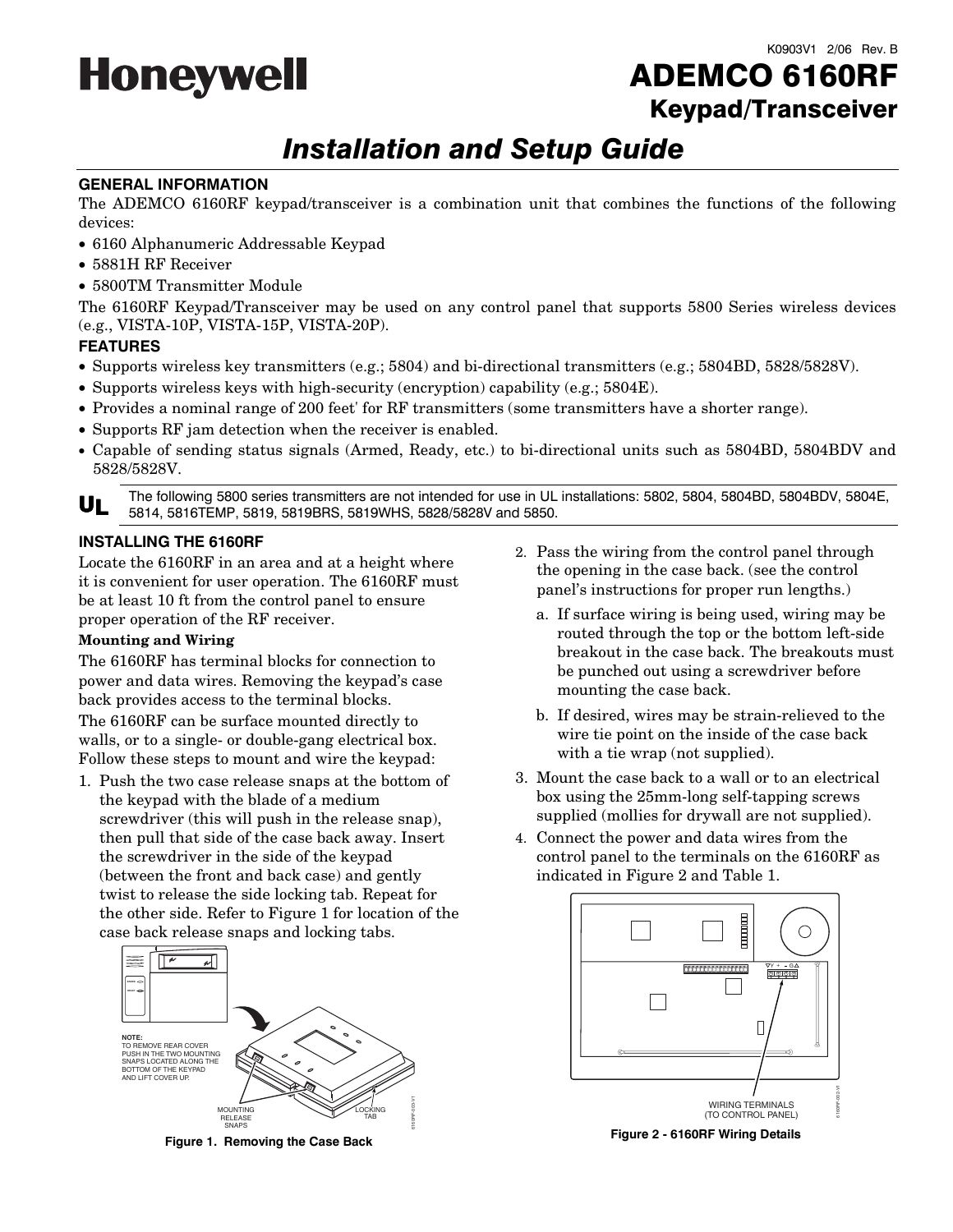| <b>Table 1 - Wiring Table</b>                       |                |              |  |  |
|-----------------------------------------------------|----------------|--------------|--|--|
| <b>Wire Color</b><br><b>Control Panel</b><br>Keypad |                |              |  |  |
| $G \blacktriangledown$ (Data Out)                   | Data In        | Green        |  |  |
|                                                     | -Aux Pwr (GND) | <b>Black</b> |  |  |
|                                                     | +Aux Pwr       | Red          |  |  |
| $\blacktriangle$ Y (Data In)                        | Data Out       | Yellow       |  |  |

- 5. Reattach the keypad to the mounted case back. Attach the top of the keypad first, and then press the bottom section down until it snaps into place securely.
- 6. Peel off protective film on the LED panel and install the keypad labels as required.

# **APPLICATION GUIDELINES FOR THE 6160RF**

Use the following guidelines when planning an installation:

| If                                       | And                                                                                   | Then                                                                                                     |
|------------------------------------------|---------------------------------------------------------------------------------------|----------------------------------------------------------------------------------------------------------|
| You want to use both<br>This is the only |                                                                                       | • Set the keypad to a device address assigned to the desired partition.*                                 |
| transceiver on<br>the system,            | the receiver and<br>transmitter function                                              | • Enable the receiver.                                                                                   |
| on a single-partition<br>system,         |                                                                                       | • Program a system House ID in the control panel (this will enable the transmitter<br>function).**       |
|                                          |                                                                                       | • Set the wireless devices that will communicate with this 6160RF to the same<br>system House ID.        |
| There is another                         | You want to use only                                                                  | • Set the keypad to a device address assigned to the desired partition.*                                 |
| receiver or<br>transceiver on            | the transmitter<br>function on a second<br>partition,                                 | • Disable the receiver.                                                                                  |
| the system,                              |                                                                                       | • Program a DIFFERENT House ID in the 6160RF than is programmed in the control<br>panel. $*/**$          |
|                                          |                                                                                       | • Set the wireless devices that will communicate with this 6160RF to the same<br>House ID as the 6160RF. |
|                                          | You want to use only<br>the transmitter<br>function on a single-<br>partition system, | • Set the keypad to a device address assigned to the Partition 1.                                        |
|                                          |                                                                                       | • Disable the receiver.                                                                                  |
|                                          |                                                                                       | • Program a House ID in the 6160RF that matches the system House ID<br>programmed in the control panel.* |
|                                          |                                                                                       | • Set the wireless devices that will communicate with this 6160RF to the same<br>House ID.               |

# **Notes:**

\* On VISTA-40 panels and above, wireless keypads (e.g., 5804BD) can only be used on a single partition. This partition is programmed in field 1\*48, and must match the partition assigned to the 6160RF. Wireless keys can be used on more than one partition, using a House ID programmed in the 6160RF and the devices. In this case, the wireless keys must be assigned to the same partition as the 6160RF.

\*\* On VISTA-20P panels, the 6160RF will use the House ID programmed in the panel for the partition to which it is assigned. Wireless keypads can only be used on Partition 1.

# **PROGRAMMING THE 6160RF**

Refer to the following procedure to program the 6160RF:

| <b>STEP</b> | <b>DESCRIPTION</b>                                                                                                                                                                                                                                             | <b>DISPLAY</b>            | <b>CHOICES</b>        |
|-------------|----------------------------------------------------------------------------------------------------------------------------------------------------------------------------------------------------------------------------------------------------------------|---------------------------|-----------------------|
| 1.          | Enter the program mode by pressing the [1] and [3] keys simultaneously                                                                                                                                                                                         |                           |                       |
|             | for a few seconds within 60 seconds after applying power.                                                                                                                                                                                                      |                           |                       |
| 2.          | (Keypad Address) Enter the two-digit keypad address. Press the [*] key<br>to continue.                                                                                                                                                                         | $COMBDBRES = XX$          | $00 - 31$             |
|             | Notes: (1) Refer to the control panel's installation instructions for the<br>acceptable keypad addresses.<br>(2) On the VISTA-40 and above the 6160RF's partition assignment must<br>match the RF keypad partition assignment programmed in field<br>$(1*48).$ |                           |                       |
| 3.          | (Receiver Enable) Enter [1] to enable, or [0] to disable Receiver. Enable<br>the receiver if RF transmitters or wireless keypads are programmed into<br>the control and no other receivers are enabled. Press the [*] key to<br>continue.                      | RECEIVER<br>ON $IO = OFF$ | $1 = ON$<br>$0 =$ OFF |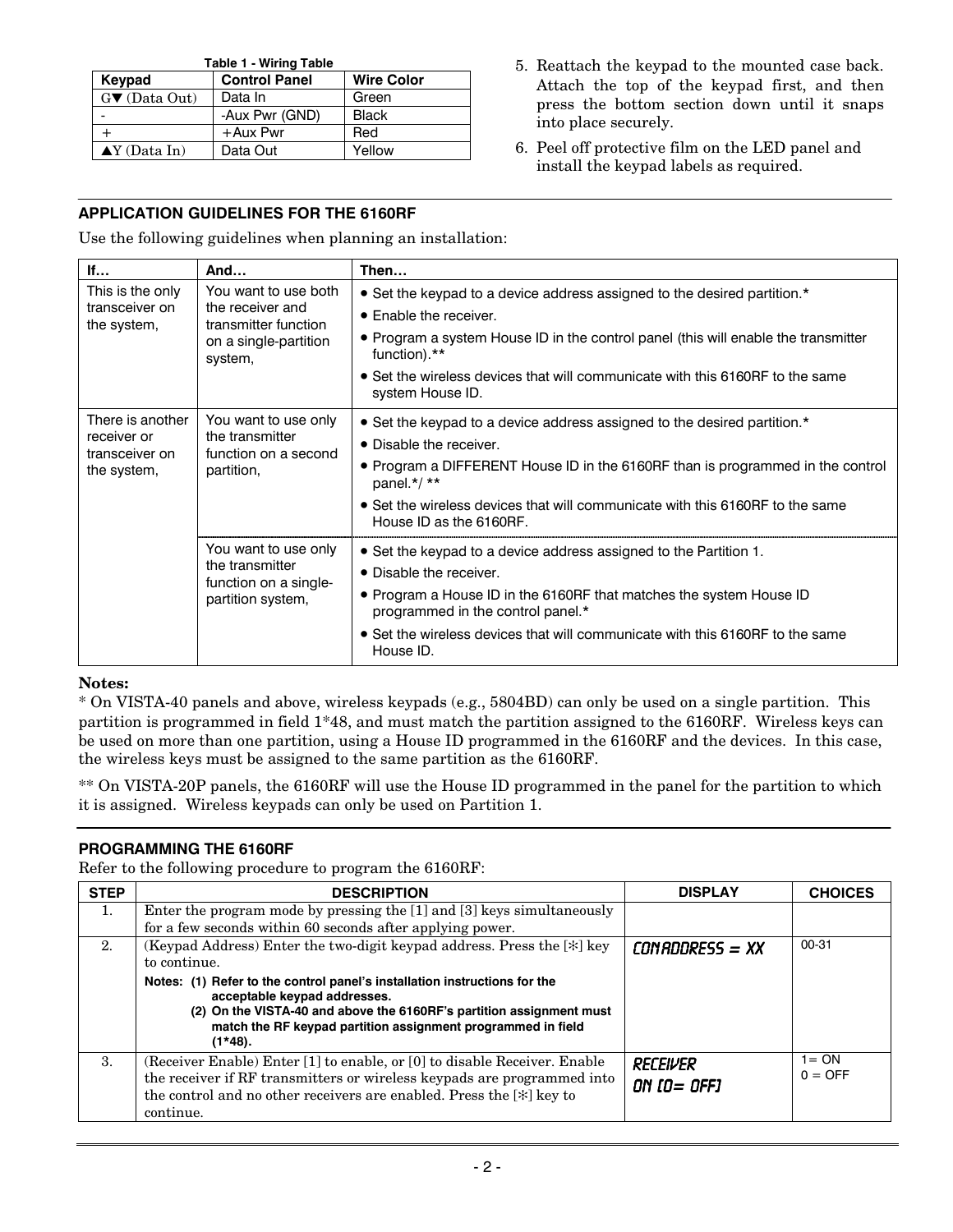| <b>STEP</b>    | <b>DESCRIPTION</b>                                                                                                                                                                                                                    | <b>DISPLAY</b>                     | <b>CHOICES</b>        |
|----------------|---------------------------------------------------------------------------------------------------------------------------------------------------------------------------------------------------------------------------------------|------------------------------------|-----------------------|
| 4.             | (Receiver Address) If receiver is enabled, enter the two-digit receiver<br>address. (01-30).<br>Note: Refer to the control panel's installation instructions for the acceptable                                                       | REC ADDRESS = XX                   | 00-30                 |
|                | receiver addresses.                                                                                                                                                                                                                   |                                    |                       |
|                | Press the [*] key to continue.                                                                                                                                                                                                        |                                    |                       |
| 5 <sub>1</sub> | (House ID) This prompt will only appear if the receiver is disabled. If the<br>receiver is enabled the 6160RF will use the House ID programmed in<br>the panel. Refer to Application Guidelines section when selecting a<br>House ID. | HOUSE ID = $XX$                    | 00-31                 |
|                | To program a House ID: Enter 01-31.                                                                                                                                                                                                   |                                    |                       |
|                | To disable the transmitter: Enter 00                                                                                                                                                                                                  |                                    |                       |
|                | Note: Each device that will receive status from the 6160RF must be set to the<br>same House ID as the 6160RF (refer to Application Guidelines section).                                                                               |                                    |                       |
|                | Press the [*] key to continue.                                                                                                                                                                                                        |                                    |                       |
| 6.             | (Enable High Security Mode) Enter [1] to select High Security Mode.                                                                                                                                                                   | <b>HIGH SECURITY</b>               | $1 =$ Enable          |
|                | Note: If the High Security mode is enabled, the 6160RF will only recognize<br>encrypted devices. If this mode is disabled, the 6160RF will process<br>commands both encrypted and non-encrypted devices. *                            | OFF [1] = ON                       | $0 = Disable$         |
|                | Press the [*] key to continue.                                                                                                                                                                                                        |                                    |                       |
| 7 <sub>1</sub> | (Disable High Security Devices) Press the [*] key to skip this prompt<br>and exit Program Mode.<br>Notes: (1) The [*] key must be pressed several times in order to save the<br>programmed data.                                      | DISABLE HS DEV?<br>$NO$ $IU = 4ES$ | $1 = YES$<br>$0 = NO$ |
|                | (2) If you need to disable encrypted devices, refer to the Disabling High<br><b>Security Devices section.</b>                                                                                                                         |                                    |                       |



**\* When operating the system in High-Security mode, 5804BD wireless keys will still function. If you want the system to recognize only encrypted wireless devices, program only encrypted devices in the system.** 

# **ACTIVATING HIGH SECURITY DEVICES**

This following procedure should be followed if using High-Security (encrypted) devices.

| <b>STEP</b> | <b>DESCRIPTION</b>                                                                                                                                                                                                                                                                                                                                                                                                        |
|-------------|---------------------------------------------------------------------------------------------------------------------------------------------------------------------------------------------------------------------------------------------------------------------------------------------------------------------------------------------------------------------------------------------------------------------------|
| 1.          | Follow the normal procedure for programming the device into the control panel (refer to the Installation<br>Instructions for the device that you are programming). Exit out of Programming Mode.                                                                                                                                                                                                                          |
| 2.          | Put the control panel in Go/No Go Test mode. (See the Installation Guide for the panel being installed.)                                                                                                                                                                                                                                                                                                                  |
| 3.          | Follow the instructions supplied with each wireless device to enroll the device in High-security mode. After each<br>device is enrolled the 6160RF will momentarily display "SECURITY DEVICE" along with the device number and<br>its serial number.<br>Note: The 6160RF will support a maximum of 8 devices. If you attempt to enroll additional devices the keypad will display<br>"EXCEEDED NUMBER" "ALLOWED DEVICES". |

# **DISABLING HIGH SECURITY DEVICES**

This mode gives you the ability to disable high security on all wireless keys that have been enrolled in the 6160RF. This is particularly useful if a user loses a wireless key.

Once high-security (encrypted) devices have been disabled, they will only operate if the 6160RF is set to listen to both<br>encrypted and non-encrypted devices (programming step 6, above). To completely disable the devices, t **from the control panel.** 

| <b>STEP</b> | <b>DESCRIPTION</b>                                                                                                                                                                                                                                                     | <b>DISPLAY</b>                          | <b>CHOICES</b>        |
|-------------|------------------------------------------------------------------------------------------------------------------------------------------------------------------------------------------------------------------------------------------------------------------------|-----------------------------------------|-----------------------|
| 1.          | After the keypad has been powered for at least 60 seconds hold<br>down the [1] and [3] keys at the same time for 3 seconds. The<br>current keypad address will be displayed. (You cannot change the<br>keypad's address at this point.) Press the [*] key to continue. | CON RODRESS = XX                        | $00 - 31$             |
| 2.          | (Delete High Security Devices) Press the [1] key to remove all high-<br>security (encrypted) devices. Press the [*] key to continue.                                                                                                                                   | DISABLE HS DEV2<br>$NO$ $IU=$ 4ES       | $1 = YES$<br>$0 = NO$ |
| 3.          | If YES was selected in Step 2 the unit will display a confirm<br>request to delete the stored high security device. Press the [1] key<br>to accept, followed by the [*] key to exit the programming mode.                                                              | <b>ARE YOU SUREP</b><br>$NO$ $IU = 4ES$ | $1 = YES$<br>$0 = NO$ |